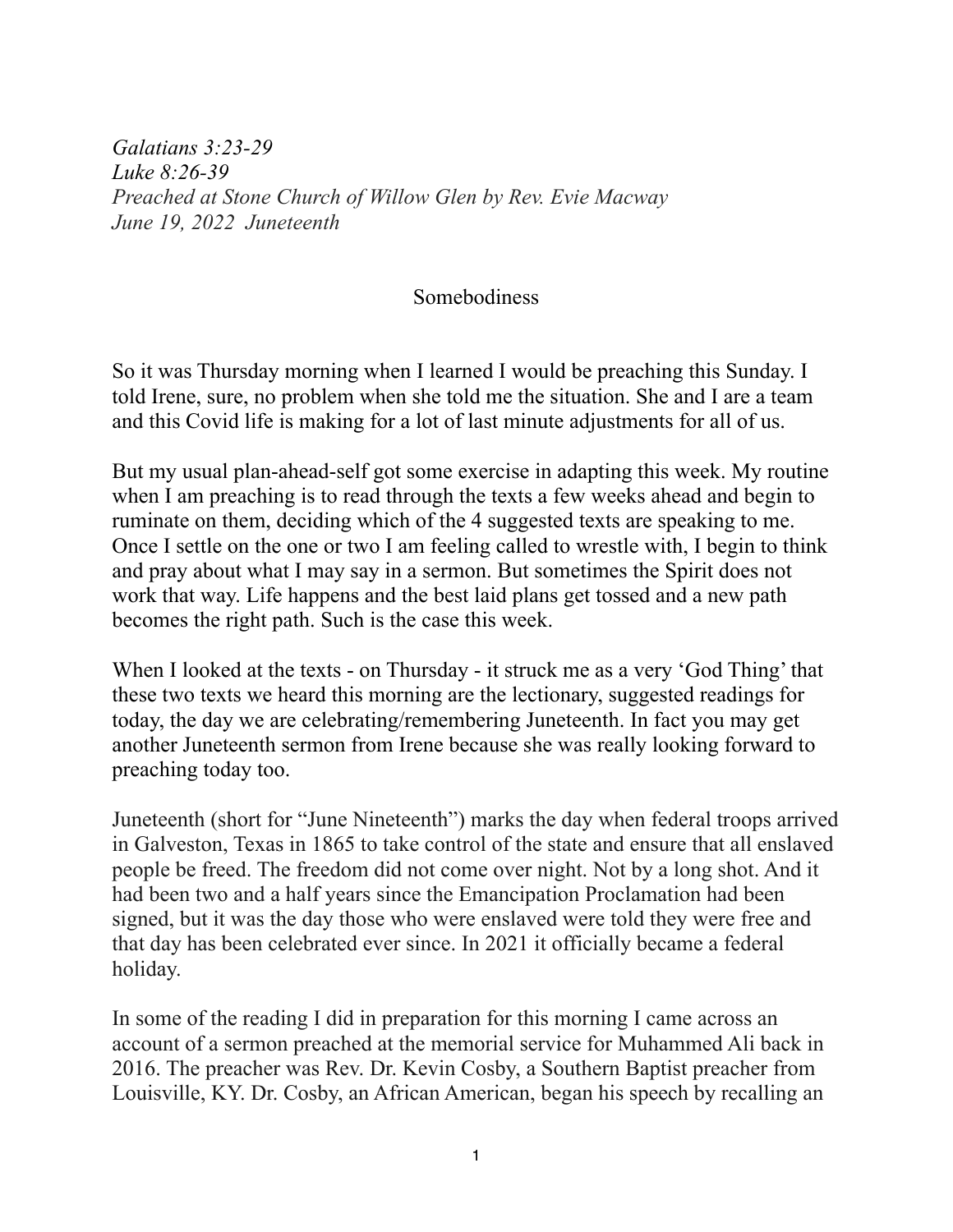interview Merv Griffin had with Dr. Martin Luther King Jr. on the Merv Griffin Show in 1967. Griffin asked Dr. King, "What has been the greatest impact and effect the civil rights struggle has had on the Negro?" Dr. King responded, "besides the dismantling of barriers that prohibited the Negro from free access, the greatest and most profound effect of the civil rights movement is that it has infused something in the Negro that the Negro needed all along, and that was a sense of 'somebodiness'."[1](#page-1-0)

<span id="page-1-1"></span>Cosby went on to say that we will not appreciate the need for that sense of somebodiness until we can understand the 350 years of 'nobodiness' that was infused into the psyche of people of color in our nation. From the sacred documents of our history to the hallowed institutions, our entire culture has conspired to convince the African in America that when God made the African God was guilty of "creative malfeasance", that God intended to bring harm. Every institution from religion to entertainment infused in the psyche of the African American that he or she was inferior.

Cosby then recounted some historical incidences when that began to change in sports, in the military, in civil right activism. He then talked about the life of Muhammad Ali, saying that in his life Ali took the ethos of somebodiness to unheard of heights. When Ali said, 'I am black and I am pretty.' he was infusing in Africans a sense of somebodiness. Of pride and of *self.* Cosby said, 'Ali was a product of difficult times, and he dared to love black people at a time when black people had a problem loving themselves. He dared to affirm the beauty of blackness. He dared to love America's most unloved race. He loved us all, and we knew he loved us.'

I can not begin to put myself in the place of descendants of enslaved Americans. I am doing my best to listen and learn and stand along side now. It seems like maybe the Black Lives Matter movement is our present day continuation of this claim to somebodiness. And I felt this week that these two texts we heard this morning are at least two of our scripture's powerful affirmation that somebodiness for everyone is at the heart of our faith.

The passage that Steven read from Paul's letter to the Christian community in Galatia is a familiar one. The apostle Paul here is calling out the issues that divided the church in his day, and he negates them in one sentence. "There is no longer Jew

<span id="page-1-0"></span>[<sup>1</sup>](#page-1-1) <https://www.youtube.com/watch?v=GpdtjXd7ZhU>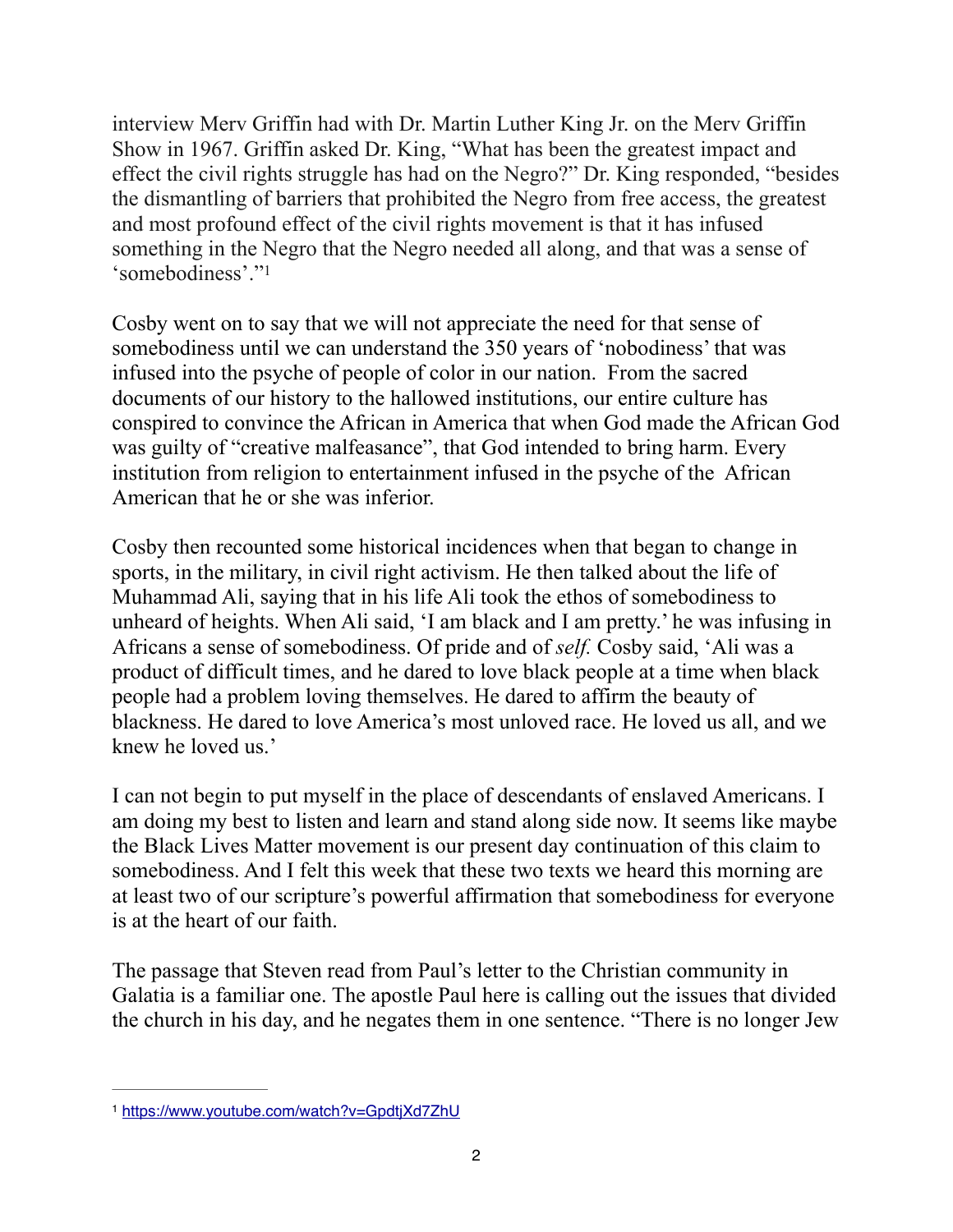nor Greek, there is no longer slave or free, there is no longer male or female; for all of you are one in Christ Jesus."

Today we might add, just to make it crystal clear, there is no longer black or white, gay or straight, Wall Street or no street; all are one in Christ Jesus. These words of Paul's are as powerful and *important* now as they were then. There is no stratus system, no hierarchy within our faith - no place for 'nobodiness'. Never was and never will be, and it is our business now to live this truth in all that we do and say. The man who greeted Jesus at the lakeside in the story we read in Luke's gospel was 'nobodiness' in embodied. He was homeless. He had no clothes. Even his name was lost to him. When Jesus asked him his name he identified himself only by the multitude of demons he bore. "I am Legion."

<span id="page-2-2"></span>David Lose, a Lutheran pastor writes of Legion, "Oppressed by too many demons to count, he has lost himself in the cacophony of their voices and has ceased being a self, an individual, a person."<sup>[2](#page-2-0)</sup> But, Lose continues, "The names and claims that the voices of this world may shout at us do not have the last word."

It is to this man, this 'nobody' to the world around, that Jesus gives his healing touch. This is a story of identity restored, somebodiness reclaimed. This is the ministry of Christ and the work of God in the world - that no one feels less than, outside, marginalized.

Though the man was healed on the inside - all of his demons left him at Jesus' command, entering a herd of swine and rushing off a cliff to their permanent demise - it was clearly going to take time for his community to catch up.

When somebodiness is re-found, when identity as a child of God is restored and reclaimed the road to reconciliation can be bumpy and so often slow. We see this today on personal, national and global dimensions. We see it here in Luke's story. When the people of the community came out to see what had happened and they found the man at Jesus' feet, clothed and in his right mind, they were afraid. They wanted Jesus to go away. Change is hard. As odd as it may sound, we often prefer the devil we know to the freedom we do not. Dr. Lose again writes, "If Luke's depiction of Jesus' ministry is any indication, effecting change among a fearful community can be even more difficult than stilling storms or casting out demons.["3](#page-2-1)

<span id="page-2-3"></span><span id="page-2-0"></span>David Lose, *Feasting on the Word,* year C, volume 3, page 169. [2](#page-2-2)

<span id="page-2-1"></span><sup>&</sup>lt;sup>[3](#page-2-3)</sup> David Lose, *Feasting on the Word, year C, volume 3, page 171.*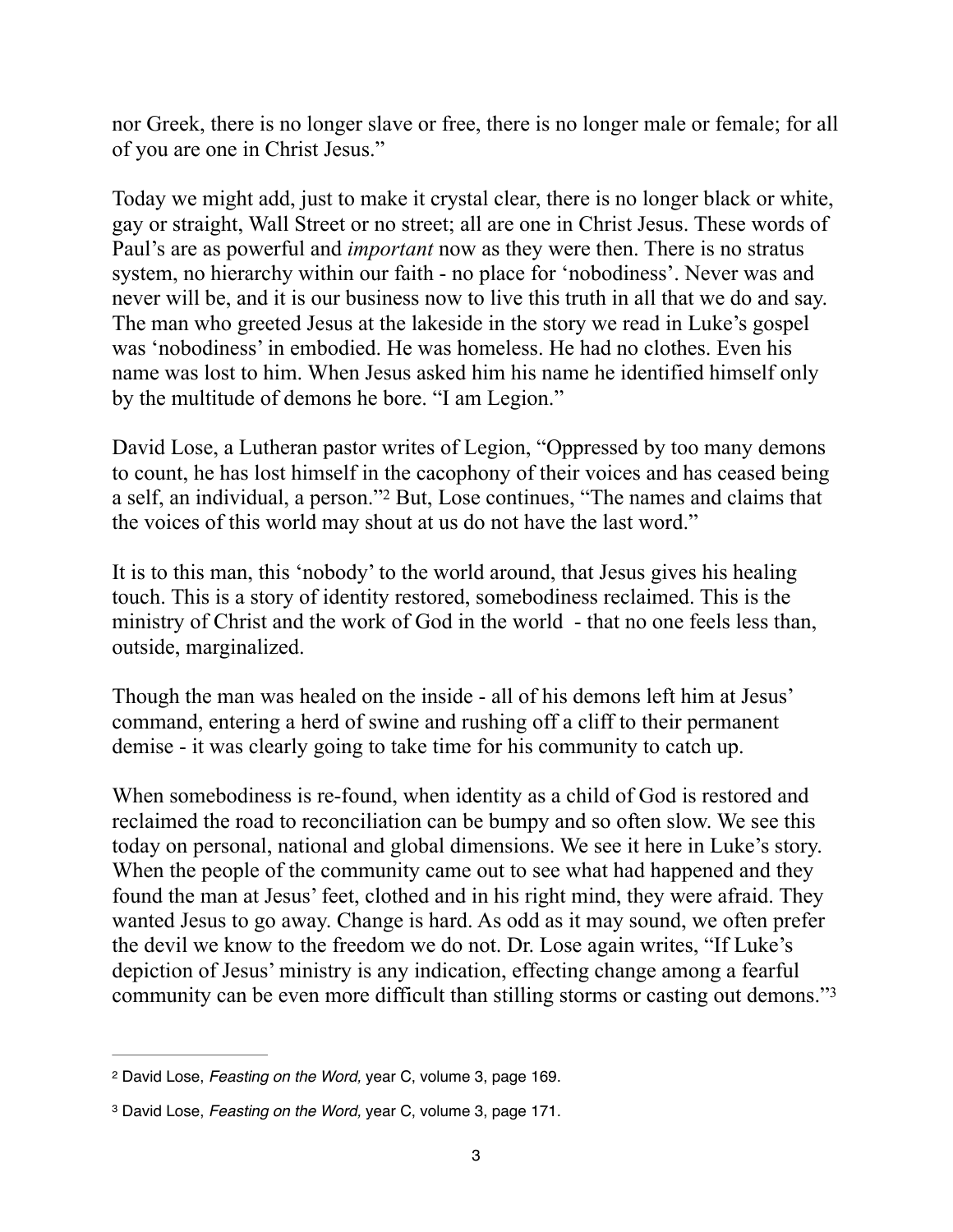How well do we know this right now? "If Luke's depiction of Jesus' ministry is any indication, effecting change among a fearful community can be even more difficult than stilling storms or casting out demons."

The path to wholeness and justice Paul expressed in his words to the Galatians and Jesus lived in his ministry rarely happens with the speed with which it happened for the man previously known as Legion. And, as we know well, it must happen not only for us as individuals but for us as communities, societies, cultures.

And sometimes the slowness with which the wheels of justice and compassion turn, that is enough to make us lose hope - almost.

The end of this miracle story in Luke interesting. Notice, when the people asked Jesus to leave, he did just that. Jesus got into his boat and headed back to his home, his community, his people. And when the man who claimed his somebodiness once more through the grace and power of Jesus, begged to go along with him, Jesus said no. Jesus, who repeatedly says in our scripture, follow me, come with me, this time says, no. He says to the man, "Return to your home, and declare how much God has done for you."

Could it be that Jesus is here bestowing the responsibility and authority to effect communal change on those in the community who have felt Jesus presence and power? Could it be that Jesus is saying, 'You, who know your 'somebodiness' through Christ, who know the life giving, life changing power and grace of God, it is you, through your own testimony, who will bring change.' And for those of us who know our somebodiness through Christ and have had the privilege of not having society and the culture around us attempt to crush that God given somebodiness for generations, this charge, this responsibility is for us as well.

There is a lot happening in our nation and our world right now that could cause us to lose hope, to feel like change will never come. Cause us to say, 'can I just get in the boat and go away with you Jesus?' Gun control. LGBTQ+ rights, Native American rights, African American Rights. I am struggling with it. I know you are too.

The strong words of Paul to the Galatians help me. The story of Legion in Luke's gospel helps me. We don't know what happened to Legion after Jesus sent him home. I imagine he took that 'somebodiness' that Jesus reminded him he had to the people, so that they too could see what God is about, a constant reminder, day in